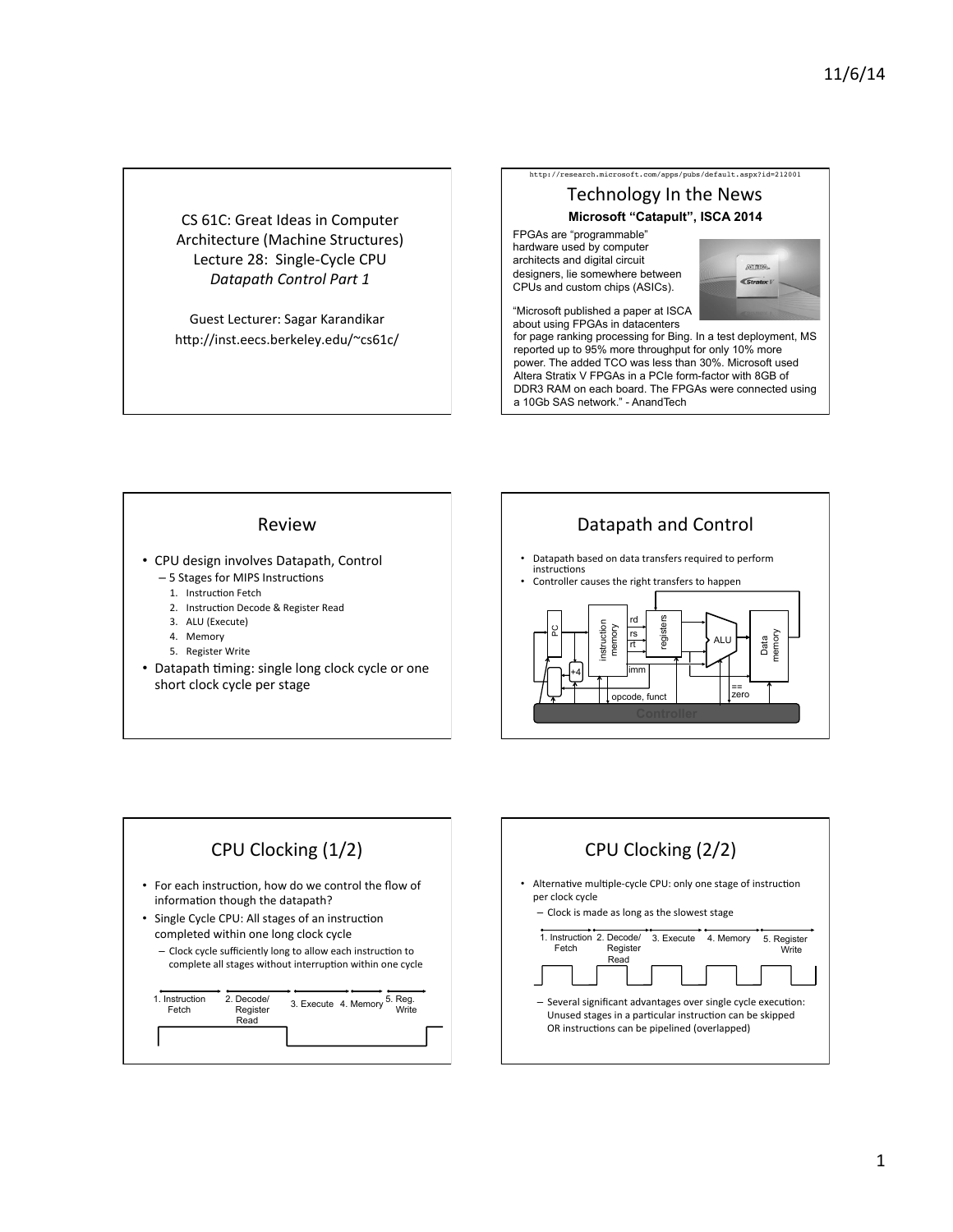## Agenda

- Stages of the Datapath
- Datapath Instruction Walkthroughs
- Datapath Design

Five Components of a Computer  **Processor Computer Control Datapath Memory**  (passive) (where programs, data live when running) **Devices Input Output Keyboard, Mouse Display**, **Printer Disk** (where programs, data live when not running)

### Processor Design: 5 steps

Step 1: Analyze instruction set to determine datapath requirements 

– Meaning of each instruction is given by register transfers - Datapath must include storage element for ISA registers

- Datapath must support each register transfer
- Step 2: Select set of datapath components & establish clock methodology
- Step 3: Assemble datapath components that meet the requirements
- Step 4: Analyze implementation of each instruction to determine setting of control points that realizes the register transfer
- Step 5: Assemble the control logic





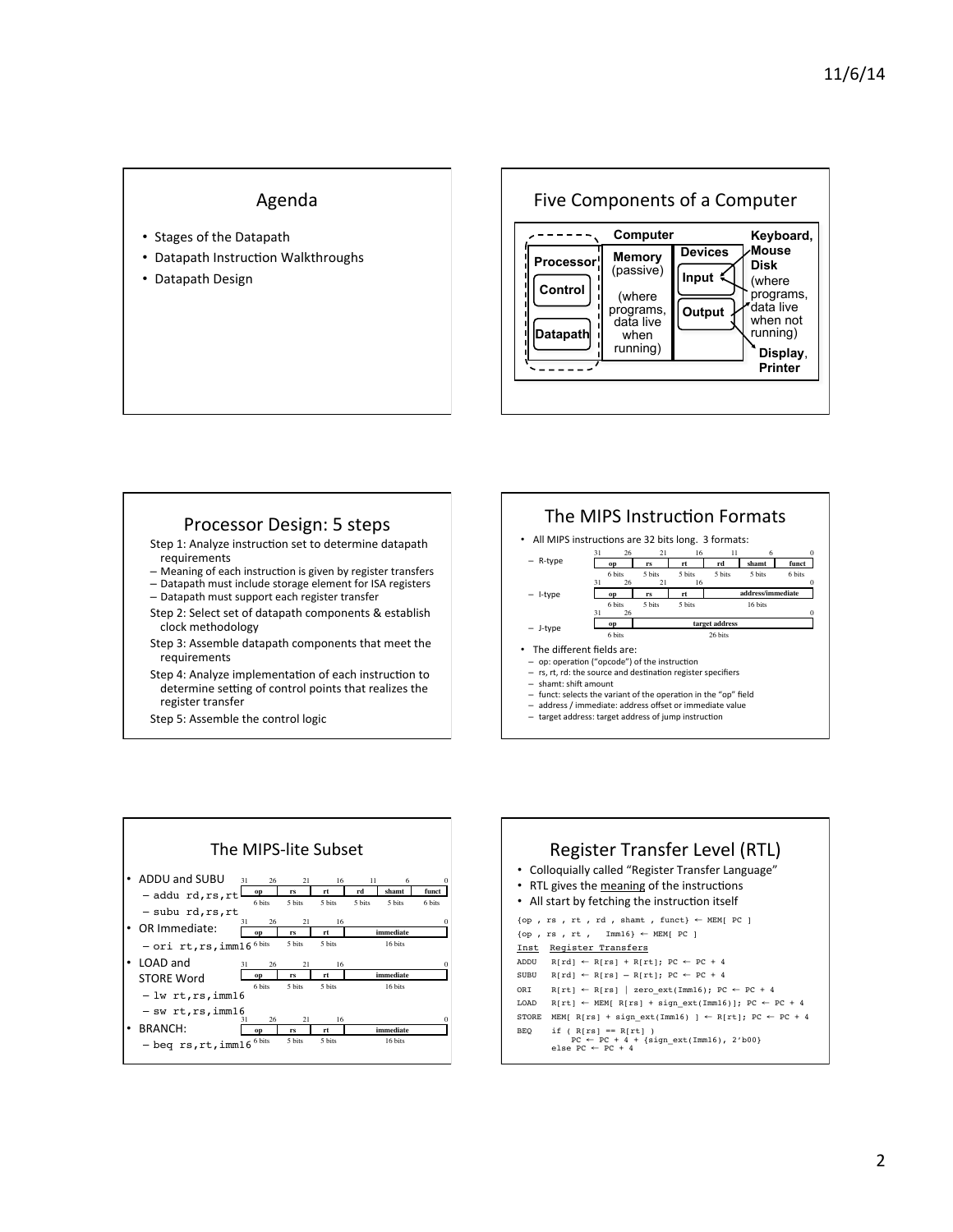# Step 1: Requirements of the Instruction Set

- Memory (MEM)
- Instructions & data (will use one for each)
- Registers (R: 32, 32-bit wide registers)
	- Read RS – Read RT
	-
- Write RT or RD
- Program Counter (PC)
- Extender (sign/zero extend)
- Add/Sub/OR/etc unit for operation on register(s) or<br>extended immediate (ALU)
- Add 4 (+ maybe extended immediate) to PC
- Compare registers?



#### ALU Needs for MIPS-lite + Rest of MIPS • Addition, subtraction, logical OR,  $==$ : ADDU  $R[rd] = R[rs] + R[rt]; ...$ SUBU  $R[rd] = R[rs] - R[rt]; ...$ ORI  $R[rt] = R[rs]$  | zero\_ext(Imm16)... BEQ if ( $R[rs] == R[rt]$ )... • Test to see if output  $== 0$  for any ALU operation gives == test. How? • P&H also adds AND, Set Less Than  $(1$  if  $A < B$ , 0 otherwise) • ALU follows Chapter 5 Storage Element: Idealized Memory • "Magic" Memory - One input bus: Data In – One output bus: Data Out • Memory word is found by: - For Read: Address selects the word to put on Data Out  $-$  For Write: Set Write Enable = 1: address selects the memory word to be written via the Data In bus Clock input (CLK) - CLK input is a factor ONLY during write operation – During read operation, behaves as a combinational logic<br>"block: Address valid ⇒ Data Out valid after "access time" Clk -Data In Write Enable 32<sup>'</sup> 32<sup>'</sup> DataOuț **LAddress**